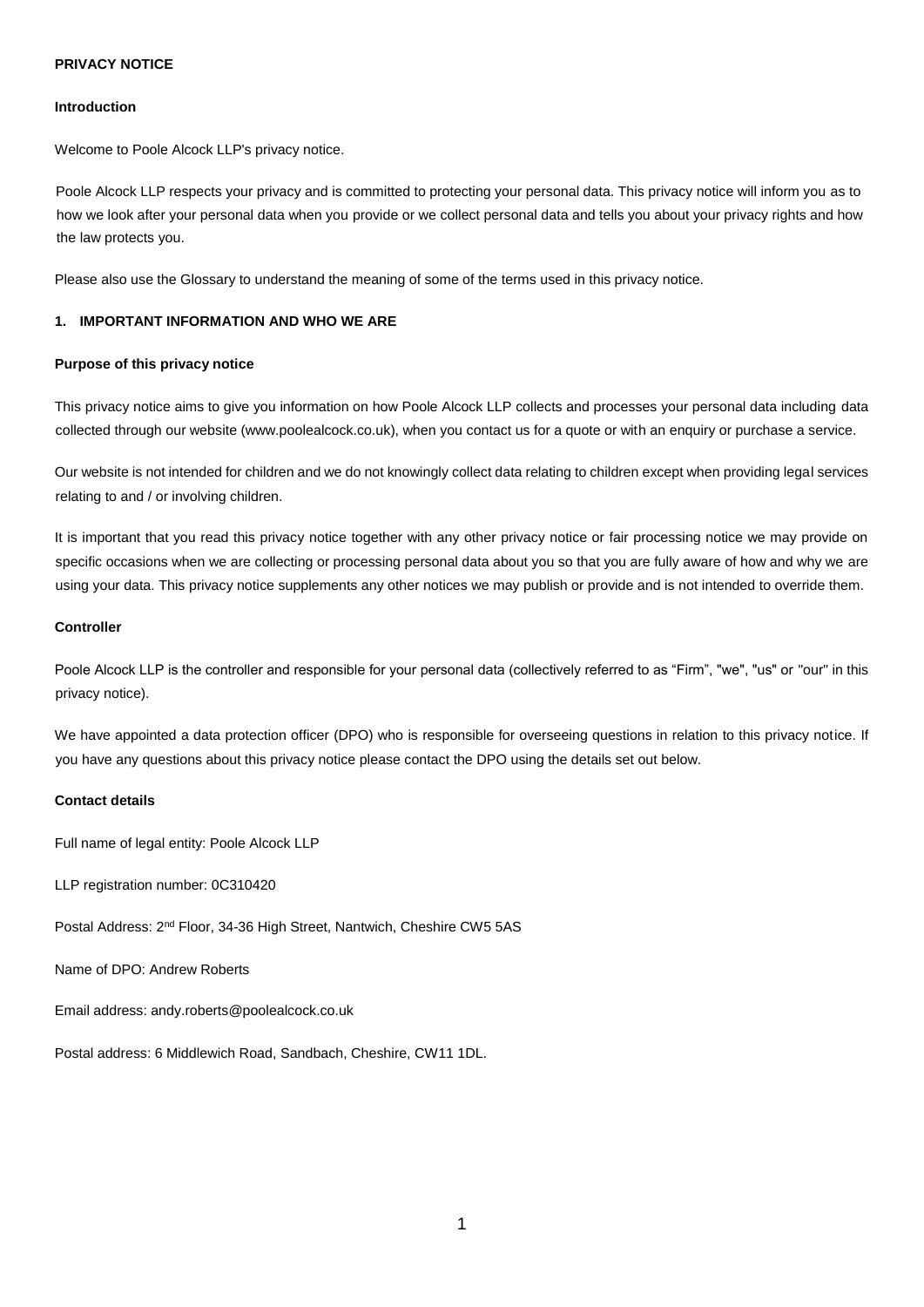### **Right to make a complaint**

You have the right to make a complaint at any time to the Information Commissioner's Office (ICO), the UK supervisory authority for data protection issues (www.ico.org.uk). We would, however, appreciate the chance to deal with your concerns before you approach the ICO so please contact us in the first instance.

## **Changes to the privacy notice and your duty to inform us of changes**

This version was last updated on 25 October 2019.

It is important that the personal data we hold about you is accurate and current. Please keep us informed if your personal data changes during your relationship with us.

### **Third-party links**

Our website may include links to third-party websites, plug-ins and applications. Clicking on those links or enabling those connections may allow third parties to collect or share data about you. We do not control these third-party websites and are not responsible for their privacy statements. When you leave our website, we encourage you to read the privacy notice of every website you visit.

# **2. THE DATA WE COLLECT ABOUT YOU**

Personal data, or personal information, means any information about an individual from which that person can be identified. It does not include data where the identity has been removed (anonymous data).

We may collect, use, store and transfer different kinds of personal data about you which we have grouped together as follows:

- **Identity Data** includes first name, maiden name, last name, username or similar identifier, marital status, title, date of birth, gender, national insurance number, driver's licence number and passport number.
- **Contact Data** includes billing address, delivery address, email address and telephone numbers.
- **Financial Data** includes bank account and payment card details.
- **Transaction Data** includes details about payments to and from you and other details of products and services you have purchased from us.
- **Service Data includes** details which relate to the services you have enquired about or may require from us.
- **Technical Data** includes internet protocol (IP) address, your login data, browser type and version, time zone setting and location, browser plug-in types and versions, operating system and platform and other technology on the devices you use to access this website.
- **Profile Data** includes your username and password, purchases or orders made by you, your interests, preferences, feedback and survey responses.
- **Usage Data** includes information about how you use our website, products and services.
- **Marketing and Communications Data** includes your preferences in receiving marketing from us and our third parties and your communication preferences.

We also collect, use and share **Aggregated Data** such as statistical or demographic data for any purpose. Aggregated Data may be derived from your personal data but is not considered personal data in law as this data does **not** directly or indirectly reveal your identity. For example, we may aggregate your Usage Data to calculate the percentage of users accessing a specific website feature.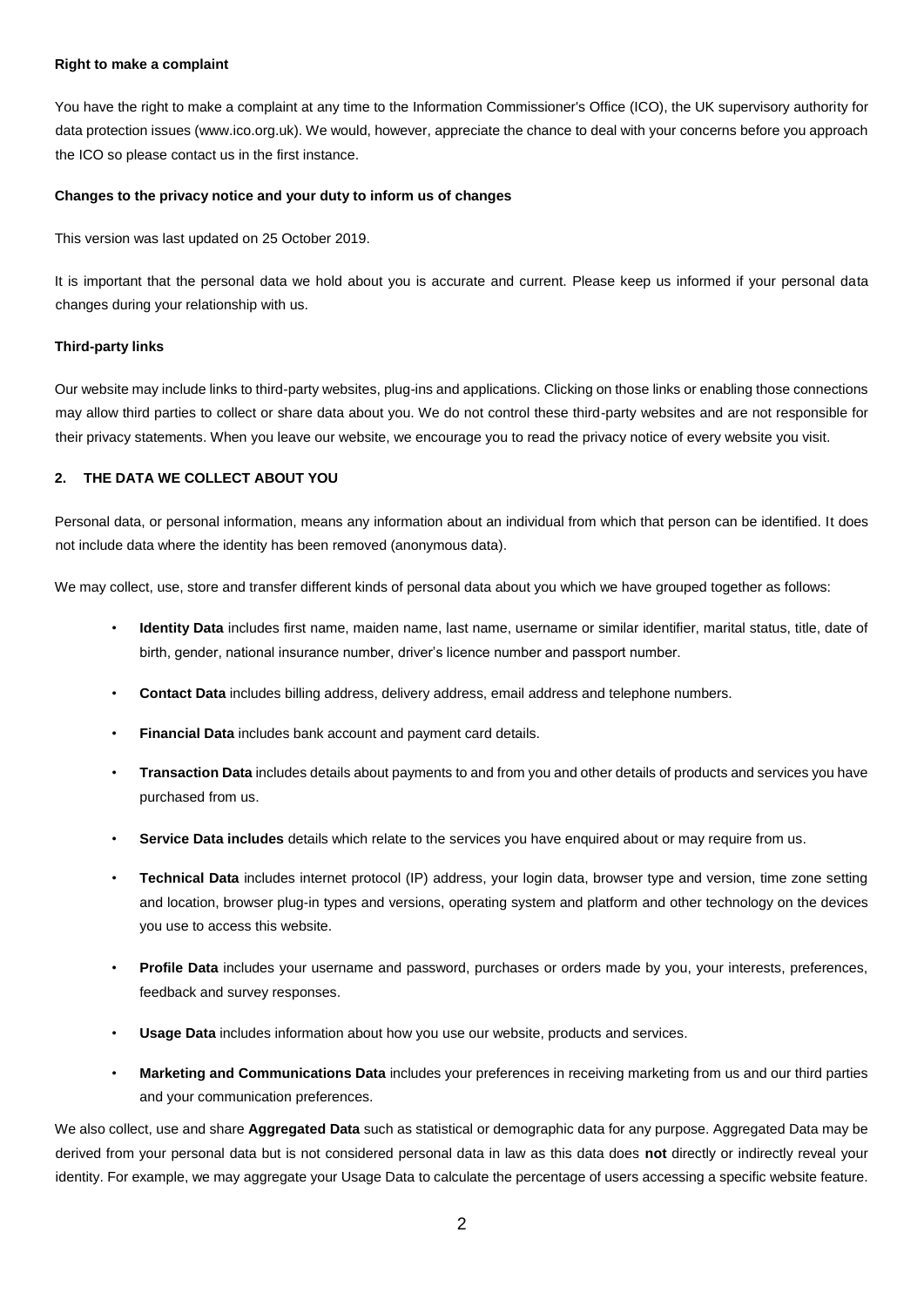However, if we combine or connect Aggregated Data with your personal data so that it can directly or indirectly identify you, we treat the combined data as personal data which will be used in accordance with this privacy notice.

We may process special category data about you or others associated with you. We will only process this category of data where:

- We have your explicit consent:
- It is necessary to protect your vital interests or those another and it is not possible to obtain consent:
- It is necessary for us to do so in connection with the establishment, exercise or defence of legal claims;
- In exceptional circumstances where another ground for such processing is met.

### **If you fail to provide personal data**

Where we need to collect personal data by law, or under the terms of a contract we have with you and you fail to provide that data when requested, we may not be able to perform the contract we have or are trying to enter into with you (for example, to provide you with products and services). In this case, we may have to cancel a product or service you have with us but we will notify you if this is the case at the time.

# **3. HOW IS YOUR PERSONAL DATA COLLECTED?**

We use different methods to collect data from and about you including through:

### **Direct interactions**.

You may give us your personal data by communicating with us face to face during meetings, filling in forms or by corresponding with us by post, phone, email or otherwise. This includes personal data you provide when you:

- apply for our products or services;
- create an account on our website;
- subscribe to our service or publications;
- request marketing to be sent to you;
- enter a competition, promotion or survey; or
- give us some feedback.

### **Automated technologies or interactions.**

As you interact with our website, we may automatically collect Technical Data about your equipment, browsing actions and patterns. We collect this personal data by using cookies, server logs and other similar technologies. We may also receive Technical Data about you if you visit other websites employing our cookies. Please see our cookie policy for further details.

### **Third parties or publicly available sources.**

We may receive personal data about you from various third parties and public sources as set out below:

• Personal Data from our clients where you are related to a matter, for example, you are an estate beneficiary or the defendant in criminal proceedings.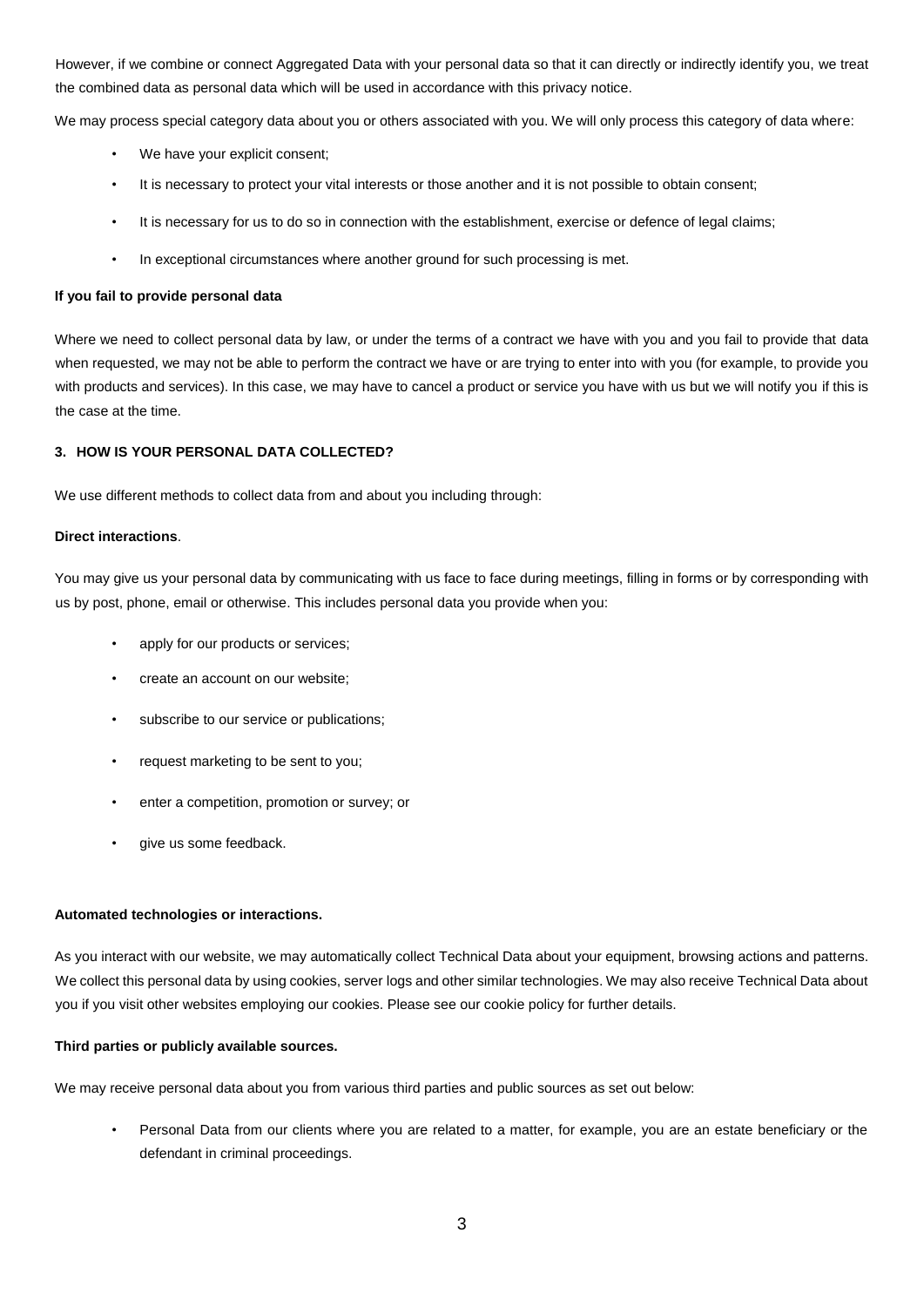- Personal Data from our lawyers, accountants, experts, and professional advisers where you are on the "other side" of a client matter, for example, a corporate transaction, litigation matter or probate matter**.**
- Personal Data from regulatory bodies or the police when making regulatory enquires or convictions enquiries.
- Personal Data from introducers/referrers who may introduce/refer your matter to us.
- Technical Data from the following parties:
	- (a) analytics providers such as Google based outside the EU;
	- (b) advertising networks such as Facebook based inside **OR** outside the EU; and
	- (c) search information providers such as Google and Clicky based inside **OR** outside the EU.
- Contact, Financial and Transaction Data from providers of technical, payment and delivery services based inside OR outside the EU.
- Identity and Contact Data from data brokers or aggregators based inside **OR** outside the EU.
- Identity and Contact Data from publicly availably sources such as Companies House and the Electoral Register based inside the EU.

# **4. HOW WE USE YOUR PERSONAL DATA**

We will only use your personal data when the law allows us to. Most commonly, we will use your personal data in the following circumstances:

- Where we need to perform the contract we are about to enter into or have entered into with you.
- Where it is necessary for our legitimate interests (or those of a third party) and your interests and fundamental rights do not override those interests.
- Where we need to comply with a legal or regulatory obligation.

Generally we do not rely on consent as a legal basis for processing your personal data other than in relation to sending third party direct marketing communications to you via email or text message. You have the right to withdraw consent to marketing at any time by contacting our DPO.

# **Purposes for which we will use your personal data**

We have set out below, in a table format, a description of all the ways we plan to use your personal data, and which of the legal bases we rely on to do so. We have also identified what our legitimate interests are where appropriate.

Note that we may process your personal data for more than one lawful ground depending on the specific purpose for which we are using your data. Please contact us if you need details about the specific legal ground we are relying on to process your personal data where more than one ground has been set out in the table below.

| <b>Purpose/Activity</b>                  | Type of data                      | Lawful basis for processing including basis of<br>legitimate interest |
|------------------------------------------|-----------------------------------|-----------------------------------------------------------------------|
| To register you as a new customer/client | Identity<br>(a)<br>(b)<br>Contact | Performance of a contract with you                                    |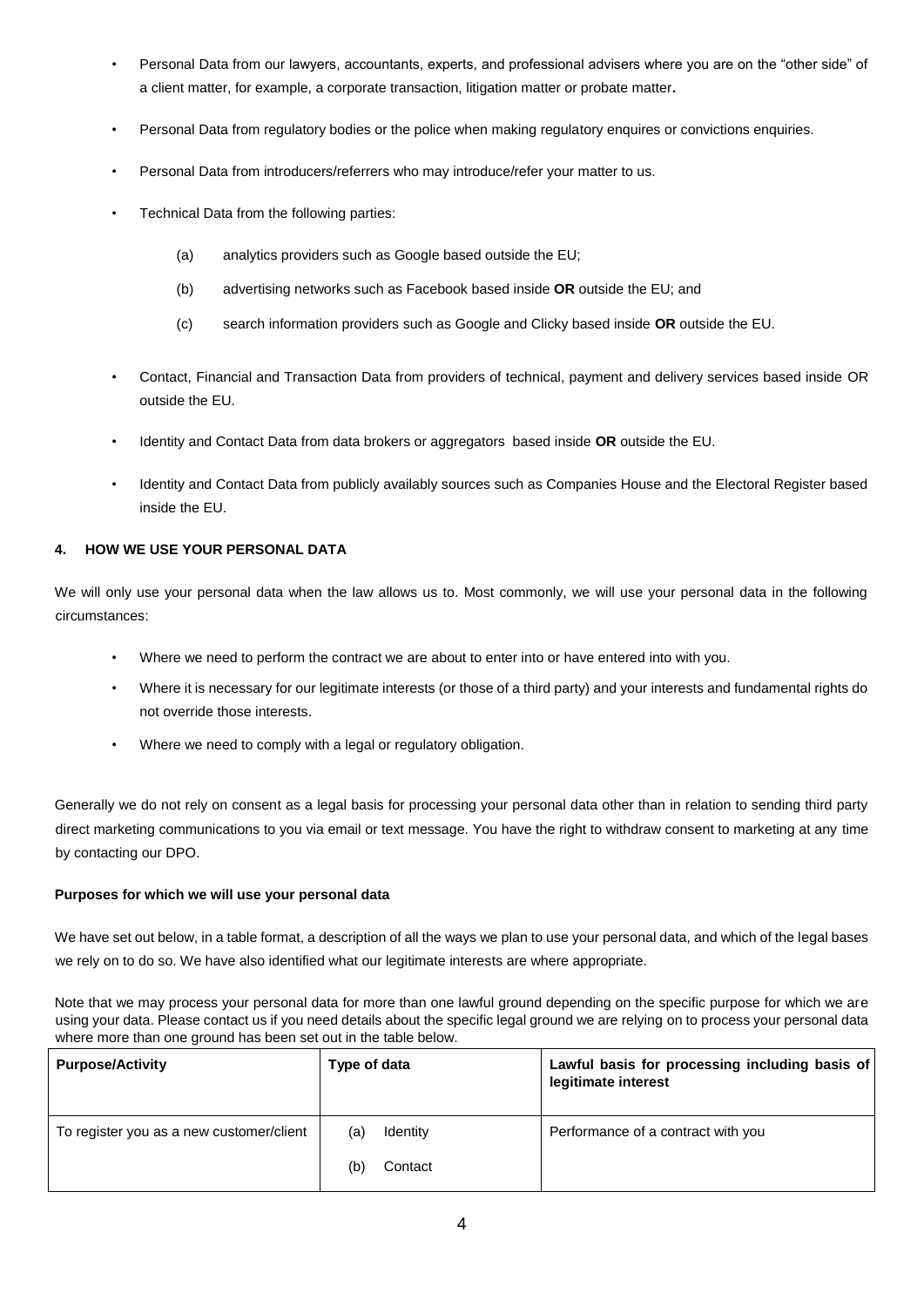| To enable us to carry out and deliver the<br>legal service or services for which you<br>instruct us<br>To process and deliver our services to you<br>including:<br>(a) Manage payments, fees and charges<br>(b) Collect and recover money owed to us | (a) Identity<br>(b) Contact<br>(c) Financial<br>(d) Transaction<br>(a) Identity<br>Contact<br>(b)<br>Financial<br>(c)<br>Transaction<br>(d)<br>(e) Marketing | Performance of a contract with you<br>Performance of a contract with you<br>(a)<br>Necessary for our legitimate interests (for<br>(b)<br>example, to recover debts due to us)                                                                                                                               |
|------------------------------------------------------------------------------------------------------------------------------------------------------------------------------------------------------------------------------------------------------|--------------------------------------------------------------------------------------------------------------------------------------------------------------|-------------------------------------------------------------------------------------------------------------------------------------------------------------------------------------------------------------------------------------------------------------------------------------------------------------|
| To manage our relationship with you which<br>will include:<br>Notifying you about changes to<br>(a)<br>our terms or privacy policy<br>Asking you to leave a review or<br>(b)<br>take a survey                                                        | communications<br>(a) Identity<br>(b) Contact<br>(c) Profile<br>Marketing<br>(d)<br>Communications                                                           | Performance of a contract with you<br>(a)<br>Necessary to comply with a legal obligation<br>(b)<br>Necessary for our legitimate interests (to<br>(c)<br>keep our records updated and to study how<br>customers use our products/services)                                                                   |
| To enable you to partake in a prize draw,<br>competition or complete a survey                                                                                                                                                                        | (a) Identity<br>(b) Contact<br>(c) Profile<br>(d) Usage<br>(e) Marketing<br>Communications                                                                   | Performance of a contract with you<br>(a)<br>Necessary for our legitimate interests (to<br>(b)<br>study how customers use our products/services, to<br>develop them and grow our business)                                                                                                                  |
| To administer and protect our business<br>and<br>website<br>(including<br>our<br>troubleshooting, data analysis, testing,<br>system maintenance, support, reporting<br>and hosting of data)                                                          | (a) Identity<br>(b) Contact<br>Technical<br>(C)                                                                                                              | Necessary for our legitimate interests (for<br>(a)<br>running our business, provision of administration<br>and IT services, network security, to prevent fraud<br>and in the context of a business reorganisation or<br>group restructuring exercise)<br>(b)<br>Necessary to comply with a legal obligation |
| To deliver relevant website content and<br>advertisements to you and measure or<br>understand the effectiveness of the<br>advertising we serve to you                                                                                                | (a) Identity<br>(b) Contact<br>Profile<br>(C)<br>(d) Usage<br>Marketing<br>(e)<br>Communications<br>Technical<br>(f)                                         | Necessary for our legitimate interests (to study how<br>customers use our products/services, to develop<br>them, to grow our business and to inform our<br>marketing strategy)                                                                                                                              |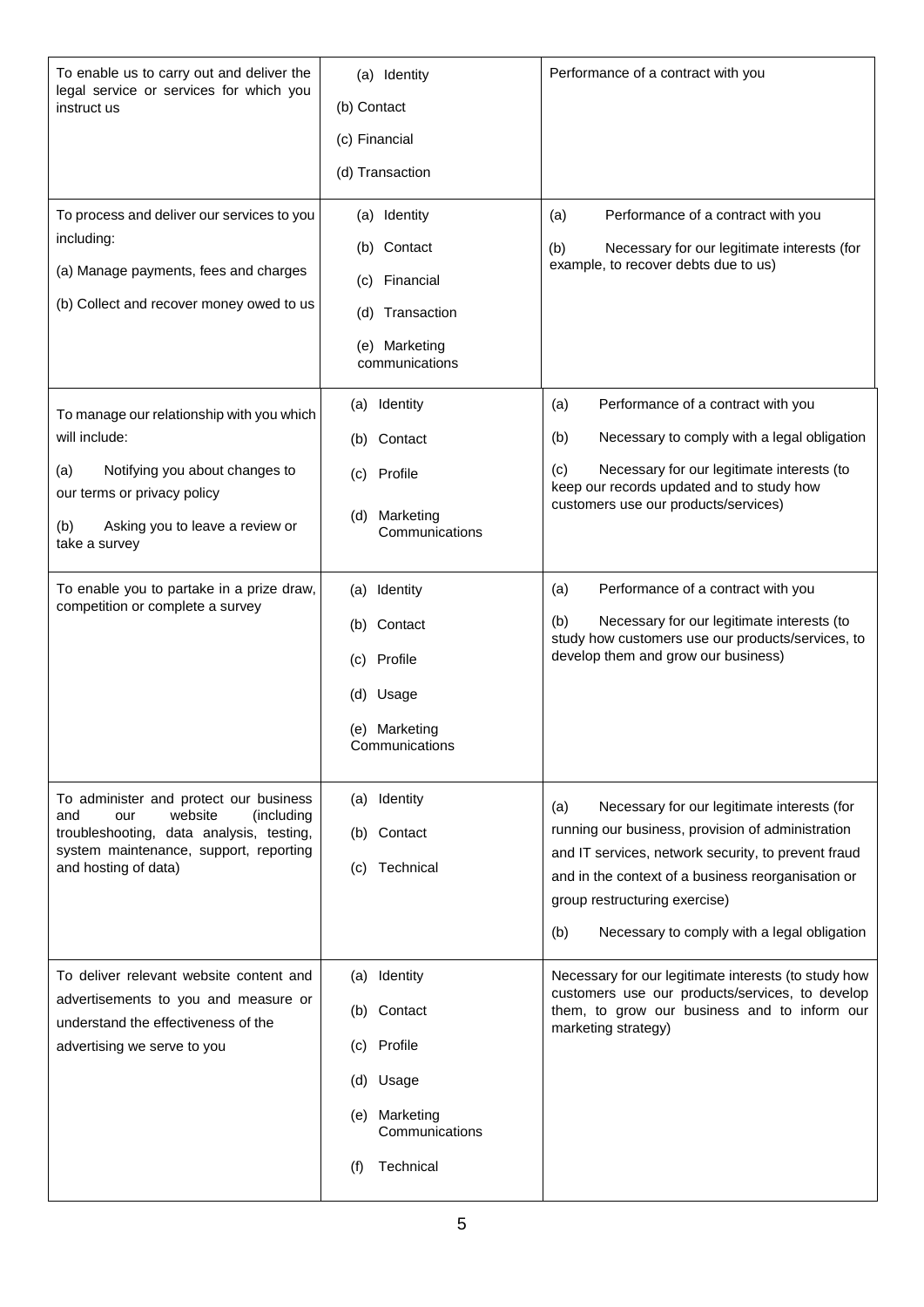| To use data analytics to improve our<br>website, products/services, marketing,<br>client relationships and experiences | Technical<br>(a)<br>Usage<br>(b)                                                        | Necessary for our legitimate interests (to define<br>types of customers for our products and services, to<br>keep our website updated and relevant, to develop<br>our business and to inform our marketing strategy) |
|------------------------------------------------------------------------------------------------------------------------|-----------------------------------------------------------------------------------------|----------------------------------------------------------------------------------------------------------------------------------------------------------------------------------------------------------------------|
| To<br>make<br>suggestions<br>and<br>recommendations to you about goods or<br>services that may be of interest to you   | Identity<br>(a)<br>Contact<br>(b)<br>Technical<br>(c)<br>(d)<br>Usage<br>Profile<br>(e) | Necessary for our legitimate interests (to develop our<br>products/services and grow our business)                                                                                                                   |

## **Processing required by law including anti-money laundering requirements**

We are under a statutory obligation to obtain verification details from our clients. If you cannot provide satisfactory ID documentation we will not be able to act for you.

# **SRA Code of Conduct and other obligations**

Sometimes it will be necessary to process your personal data as part of our legal and other requirements under for example the Civil Procedure Rules and the Solicitors Regulation Authority's Code of Conduct.

# **Marketing**

We strive to provide you with choices regarding certain personal data uses, particularly around marketing and advertising. We have established the following personal data control mechanisms:

Utilising tick box and / or signature to obtain your consent.

### **Promotional offers from us**

We may use your Identity, Contact, Technical, Usage and Profile Data to form a view on what we think you may want or need, or what may be of interest to you. This is how we decide which products, services and offers may be relevant for you (we call this marketing).

You will receive marketing communications from us if you have requested information from us or purchased goods or services from us and, in each case, you have not opted out of receiving that marketing.

#### **Opting out**

You can ask us to stop sending you marketing messages at any time by:

logging into the website and checking or unchecking relevant boxes to adjust your marketing

preferences;

- following the opt-out links on any marketing message sent to you; or
- contacting us at any time.

Where you opt out of receiving these marketing messages, this will not apply to personal data provided to us as a result of a product / service purchase.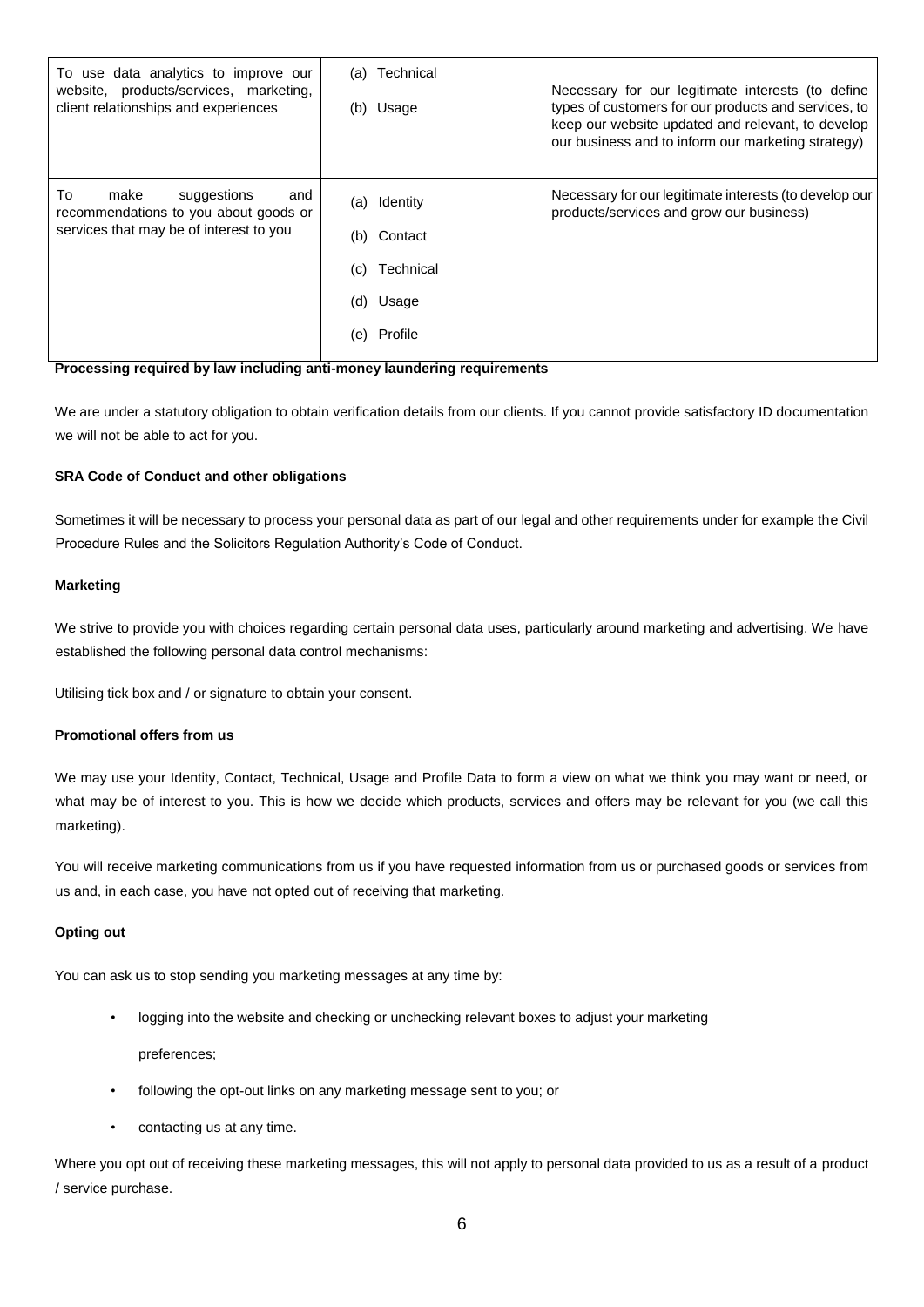### **Cookies**

You can set your browser to refuse all or some browser cookies, or to alert you when websites set or access cookies. If you disable or refuse cookies, please note that some parts of our website may become inaccessible or not function properly. For more information about the cookies we use, please see our Cookie Policy.

#### **Change of purpose**

We will only use your personal data for the purposes for which we collected it, unless we reasonably consider that we need to use it for another reason and that reason is compatible with the original purpose. If you wish to get an explanation as to how the processing for the new purpose is compatible with the original purpose, please contact us.

If we need to use your personal data for an unrelated purpose, we will notify you and we will explain the legal basis which allows us to do so.

Please note that we may process your personal data without your knowledge or consent, in compliance with the above rules, where this is required or permitted by law.

# **5. DISCLOSURES OF YOUR PERSONAL DATA**

We may have to share your personal data with the parties set out below for the purposes set out in the table in paragraph 4 above.

- Internal Third Parties including:
	- o Employees and members of our Firm;
- **External Third Parties including:** 
	- o experts (including barristers and medical professionals) to assist with your matter;
	- $\circ$  analytics and search engine providers that assist us in the improvement and optimisation of our website;
	- o the prospective seller or buyer of business or assets in the event that we sell or buy any business or assets;
	- o third party companies and organisations for the purposes of fraud prevention, for the purposes of credit risk reduction, in order to enforce or apply our terms of use and other agreements; or to protect the rights, property, or safety of Poole Alcock LLP, our customers, clients or others;
	- $\circ$  third parties companies or organisations if we are under a duty to disclose or share your personal data in order to comply with any legal obligation:
	- o service providers acting as processors based in the UK who provide IT and system administration services;
	- o third parties companies or organisations including estate agents and surveyors for the purpose of performing the contract for which you have instructed us and purchased our services;
	- $\circ$  professional advisers acting as processors or joint controllers including lawyers, bankers, auditors and insurers based in the UK who provide consultancy, banking, legal, insurance and accounting services;
	- o HM Revenue & Customs, regulators and other authorities acting as processors or joint controllers based in the United Kingdom who require reporting of processing activities in certain circumstances.
- Third parties to whom we may choose to sell, transfer, or merge parts of our business or our assets. Alternatively, we may seek to acquire other businesses or merge with them. If a change happens to our business, then the new owners may use your personal data in the same way as set out in this privacy notice.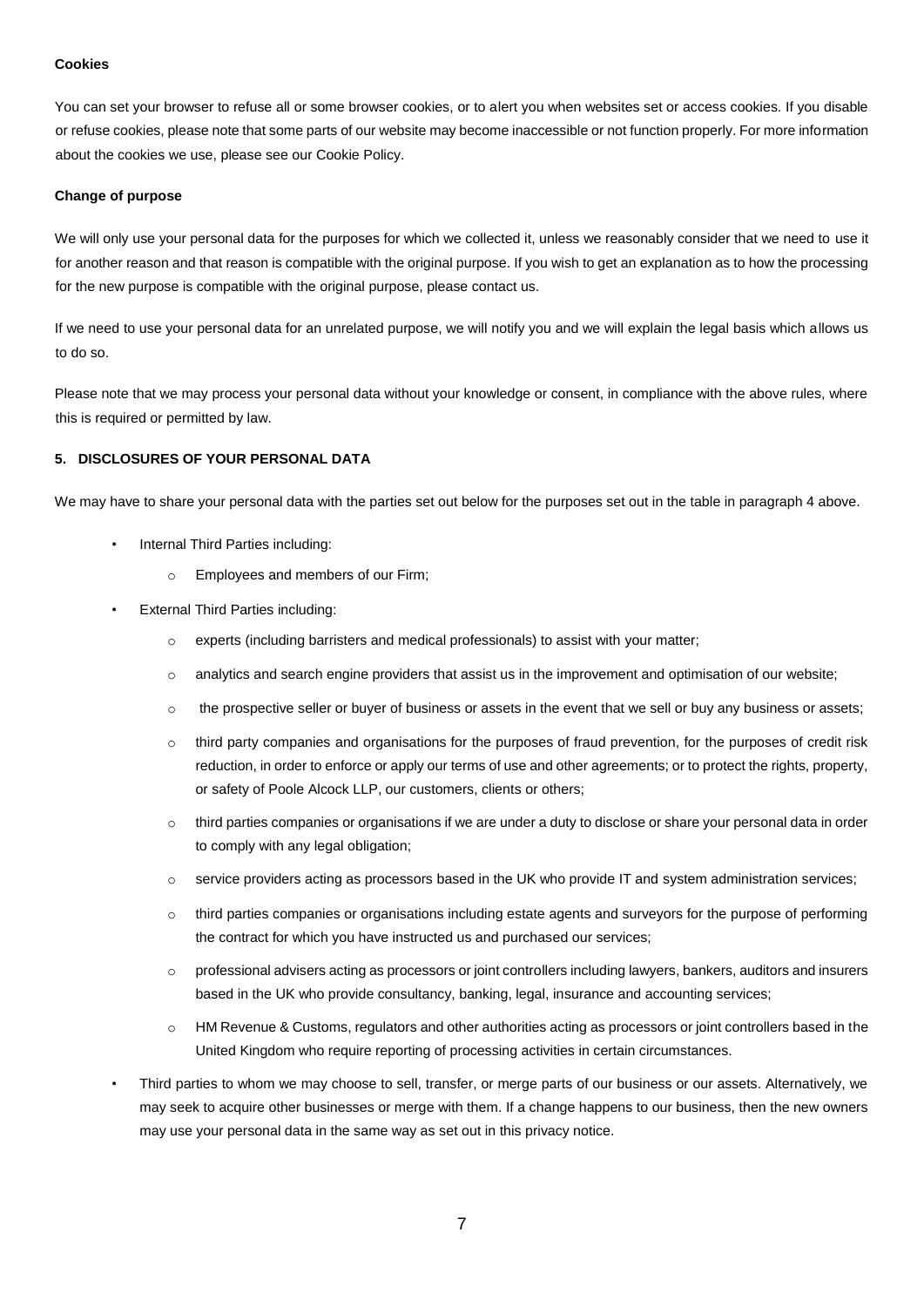We require all third parties to respect the security of your personal data and to treat it in accordance with the law. We do not allow our third-party service providers to use your personal data for their own purposes and only permit them to process your personal data for specified purposes and in accordance with our instructions.

### **6. INTERNATIONAL TRANSFERS**

We do not routinely transfer your personal data outside the European Economic Area (**EEA**).

The GDPR restricts data transfers to countries outside the EEA in order to ensure that the level of data protection afforded to individuals by the GDPR is not undermined. Personal data originating in one country is transferred across borders when we transmit, send, view or access that data in or to a different country.

We will only transfer personal data outside the EEA in accordance with the GDPR if one of the following conditions applies:-

- (a) the European Commission has issued a decision confirming that the country to which we transfer the Personal Data ensures an adequate level of protection for the Data Subjects' rights and freedoms:
- (b) appropriate safeguards are in place such as binding corporate rules (BCR), standard contractual clauses approved by the European Commission, an approved code of conduct or a certification mechanism, a copy of which can be obtained from the DPO;
- (c) the Data Subject has provided Explicit Consent to the proposed transfer after being informed of any potential risks; or
- (d) the transfer is necessary for one of the other reasons set out in the GDPR including the performance of a contract between us and the Data Subject, reasons of public interest, to establish, exercise or defend legal claims or to protect the vital interests of the Data Subject where the Data Subject is physically or legally incapable of giving Consent and, in some limited cases, for our legitimate interest.

If necessary, please contact our DPO for our guidelines on cross border data transfers.

# **7. DATA SECURITY**

We have put in place appropriate security measures to prevent your personal data from being accidentally lost, used or accessed in an unauthorised way, altered or disclosed. In addition, we limit access to your personal data to those employees, agents, contractors and other third parties who have a business need to know. They will only process your personal data on our instructions and they are subject to a duty of confidentiality.

We have put in place procedures to deal with any suspected personal data breach and will notify you and any applicable regulator of a breach where we are legally required to do so.

## **8. WHERE WE STORE YOUR PERSONAL DATA**

We will take all steps reasonably necessary to ensure that your data is treated securely and in accordance with this privacy notice.

All electronic information you provide to us is stored on our secure servers which are located within the EEA. Hard copy information is stored securely in premises in the UK.

Unfortunately, the transmission of information via the internet is not completely secure. Although we will do our best to protect your personal data, we cannot guarantee the security of your data transmitted to our website; any transmission is at your own risk. Once we have received your information, we will use strict procedures and security features to try to prevent unauthorised access.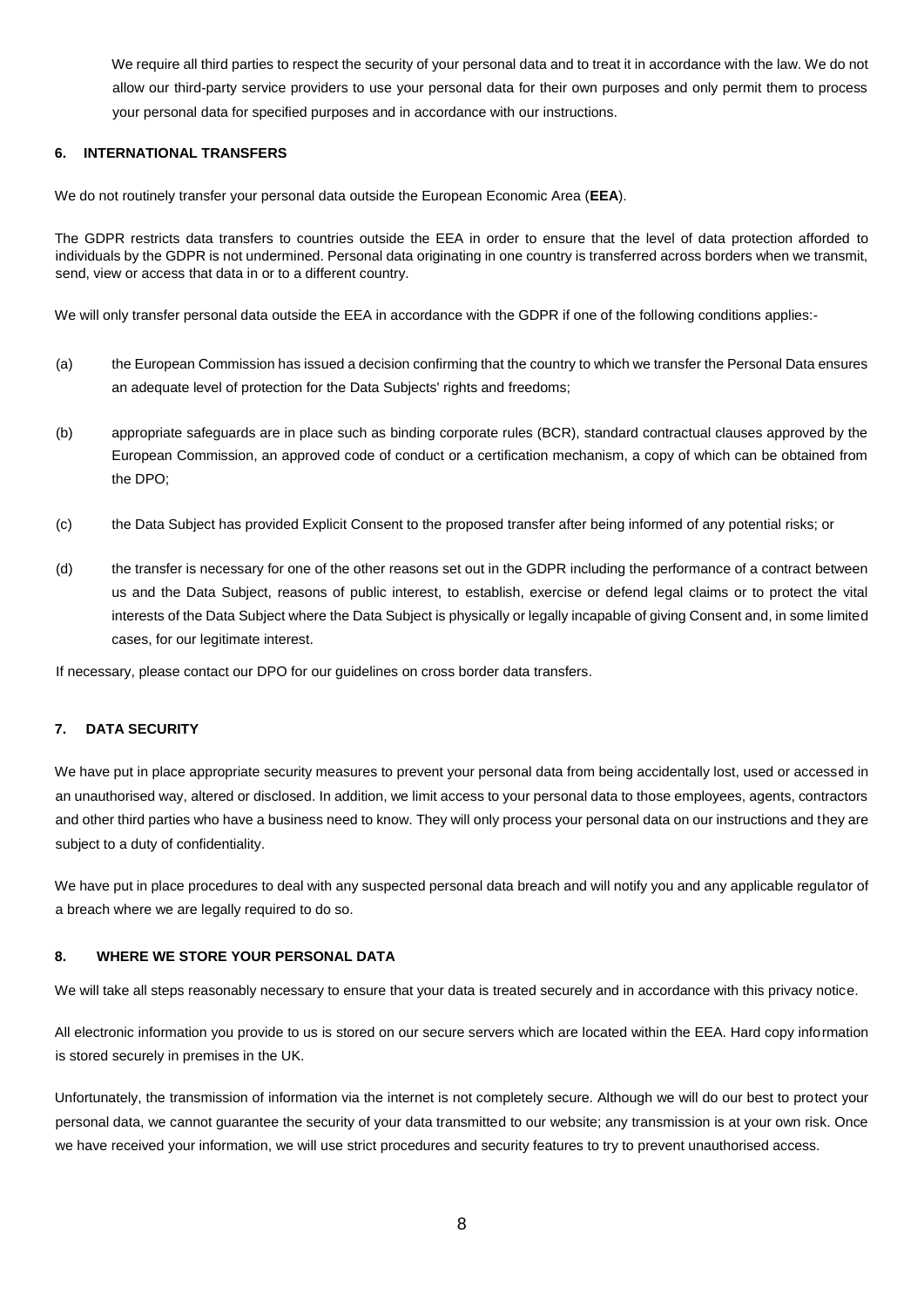### **9. DATA RETENTION: HOW LONG WILL YOU USE MY PERSONAL DATA FOR?**

We will only retain your personal data for as long as necessary to fulfil the purposes we collected it for, including for the purposes of satisfying any legal, accounting, or reporting requirements.

To determine the appropriate retention period for personal data, we consider the amount, nature, and sensitivity of the personal data, the potential risk of harm from unauthorised use or disclosure of your personal data, the purposes for which we process your personal data and whether we can achieve those purposes through other means, and the applicable legal requirements.

By law we have to keep basic information about our clients (including Contact, Identity, Financial and Transaction Data) for six years after they cease being clients for tax purposes.

In some circumstances you can ask us to delete your data: see Request Erasure below for further information.

In some circumstances we may anonymise your personal data (so that it can no longer be associated with you) for research or statistical purposes in which case we may use this information indefinitely without further notice to you.

IP addresses for traffic analysis stored by Google Analytics is automatically deleted from the Analytics' servers automatically 14 months from the date last visited: When data reaches the end of the retention period, it is deleted automatically on a monthly basis.

In addition to the above, by virtue of our Policy on the Use of IT, data is stored within the MPLS. We have decided that it is justifiable to hold such data for a period of 25 years.

### **10. YOUR LEGAL RIGHTS**

Under certain circumstances, you have rights under data protection laws in relation to your personal data.

**Request access** to your personal data (commonly known as a "data subject access request"). This enables you to receive a copy of the personal data we hold about you and to check that we are lawfully processing it.

**Request correction** of the personal data that we hold about you. This enables you to have any incomplete or inaccurate data we hold about you corrected, though we may need to verify the accuracy of the new data you provide to us.

**Request erasure** of your personal data. This enables you to ask us to delete or remove personal data where there is no good reason for us continuing to process it. You also have the right to ask us to delete or remove your personal data where you have successfully exercised your right to object to processing (see below), where we may have processed your information unlawfully or where we are required to erase your personal data to comply with local law. Note, however, that we may not always be able to comply with your request of erasure for specific legal reasons which will be notified to you, if applicable, at the time of your request.

**Object to processing** of your personal data where we are relying on a legitimate interest (or those of a third party) and there is something about your particular situation which makes you want to object to processing on this ground as you feel it impacts on your fundamental rights and freedoms. You also have the right to object where we are processing your personal data for direct marketing purposes. In some cases, we may demonstrate that we have compelling legitimate grounds to process your information which override your rights and freedoms.

**Request restriction of processing** of your personal data. This enables you to ask us to suspend the processing of your personal data in the following scenarios:

(a) If you want us to establish the data's accuracy;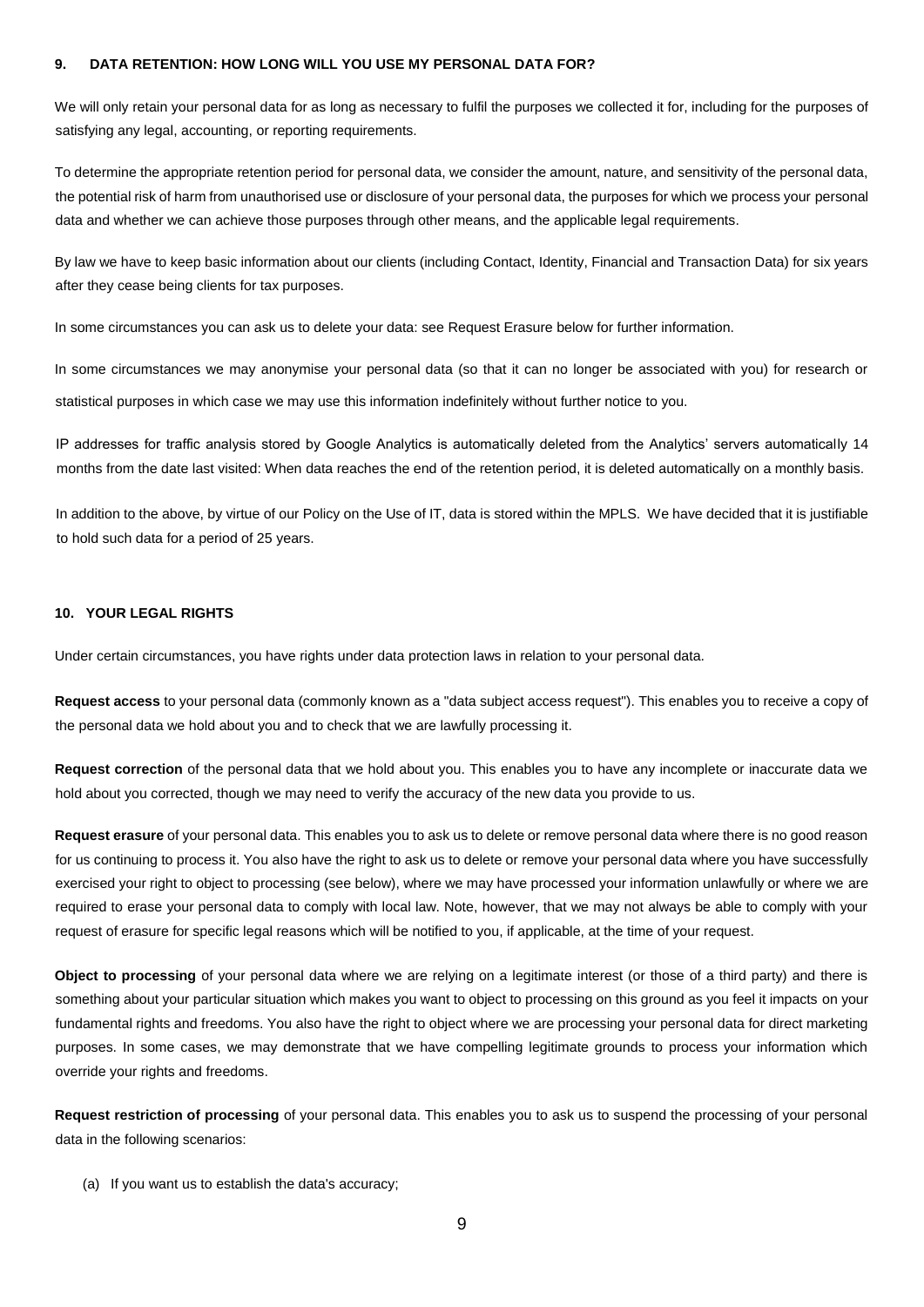- (b) Where our use of the data is unlawful but you do not want us to erase it;
- (c) Where you need us to hold the data even if we no longer require it as you need it to establish, exercise or defend legal claims; or
- (d) You have objected to our use of your data but we need to verify whether we have overriding legitimate grounds to use it.

**Request the transfer** of your personal data to you or to a third party. We will provide to you, or a third party you have chosen, your personal data in a structured, commonly used, machine-readable format. Note that this right only applies to automated information which you initially provided consent for us to use or where we used the information to perform a contract with you.

**Withdraw consent at any time** where we are relying on consent to process your personal data. However, this will not affect the lawfulness of any processing carried out before you withdraw your consent. If you withdraw your consent, we may not be able to provide certain products or services to you. We will advise you if this is the case at the time you withdraw your consent.

If you wish to exercise any of the rights set out above, please contact our DPO.

#### **No fee usually required**

You will not have to pay a fee to access your personal data (or to exercise any of the other rights). However, we may charge a reasonable fee if your request is clearly unfounded, repetitive or excessive. Alternatively, we may refuse to comply with your request in these circumstances.

#### **What we may need from you**

We may need to request specific information from you to help us confirm your identity and ensure your right to access your personal data (or to exercise any of your other rights). This is a security measure to ensure that personal data is not disclosed to any person who has no right to receive it. We may also contact you to ask you for further information in relation to your request to speed up our response.

#### **Time limit to respond**

We try to respond to all legitimate requests within one month. Occasionally it may take us longer than a month if your request is particularly complex or you have made a number of requests. In this case, we will notify you and keep you updated.

### **11. GLOSSARY**

### **LAWFUL BASIS**

**Legitimate Interest** means the interest of our business in conducting and managing our business to enable us to give you the best service/product and the best and most secure experience. We make sure we consider and balance any potential impact on you (both positive and negative) and your rights before we process your personal data for our legitimate interests. We do not use your personal data for activities where our interests are overridden by the impact on you (unless we have your consent or are otherwise required or permitted to by law). You can obtain further information about how we assess our legitimate interests against any potential impact on you in respect of specific activities by contacting us.

**Performance of Contract** means processing your data where it is necessary for the performance of a contract to which you are a party or to take steps at your request before entering into such a contract.

**Comply with a legal or regulatory obligation** means processing your personal data where it is necessary for compliance with a legal or regulatory obligation that we are subject to.